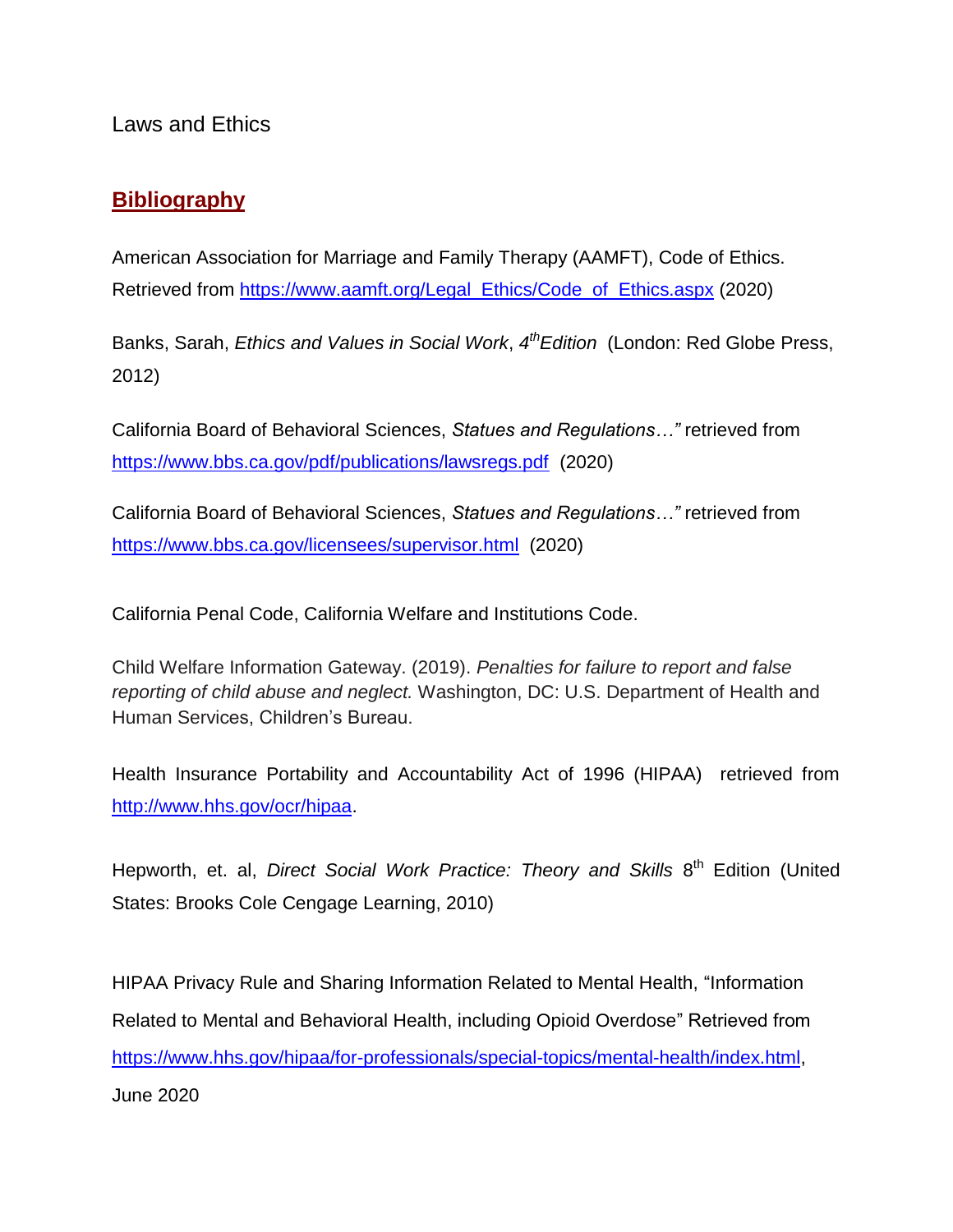Loewenberg, F.M., Dolgoff, R. and Harrington, D., *Ethical Decisions for Social Work Practice*,*9 th Edition*(Brooks/Cole Cengage Learning, 2012)

Mechanic, David, *Mental Health and Social Policy* (Englewood Cliffs, NJ: Prentice Hall, 1989)

McAuliffe, Donna (Ph.D.) "I'm Still Standing: Impacts and Consequences of Ethical Dilemmas for **Social Workers in Direct Practice," in** *Journal of Social Work Values and Ethics, Spring 2005: Vol. 2, No.1* **at** [http://www.socialworker.com/jswve/content/view/17//](http://www.socialworker.com/jswve/content/view/17/)

Moscone-Knox Professional Corporation Act. Retrieved fro[mhttp://leginfo.legislature.ca.gov/faces/codes\\_displayText.xhtml?division=3.&part=4.](http://leginfo.legislature.ca.gov/faces/codes_displayText.xhtml?division=3.&part=4.&lawCode=CORP&title=1) [&lawCode=CORP&title=1.](http://leginfo.legislature.ca.gov/faces/codes_displayText.xhtml?division=3.&part=4.&lawCode=CORP&title=1) (2020)

National Association of Social Workers, Code of Ethics retrieved from <https://www.socialworkers.org/About/Ethics/Code-of-Ethics> (2020)

National Board for Certified Counselors (NBCC), Code of Ethics, retrieved from <https://www.nbcc.org/Assets/Ethics/NBCCCodeofEthics.pdf> (2020)

National Center on Elder Abuse is a comprehensive resource for issues of Elder Abuse. Retrieved fro[mhttp://www.elderabusecenter.org](http://www.elderabusecenter.org/) (2020)

Reamer, F.G., "Ethical Dilemmas in Social Services" (New York: Columbia University Press, 1982) as found in Hepworth and Larsen, *Direct Social Work Practice: Theory and Skills* (Chicago: The Dorsey Press, 1986)

Rothman, J. (1998), *From the Front Lines – Student Cases in Social Work Ethics*, Boston: Allyn and Bacon, as found in McAuliffe, Donna (Ph.D.) "I'm Still Standing: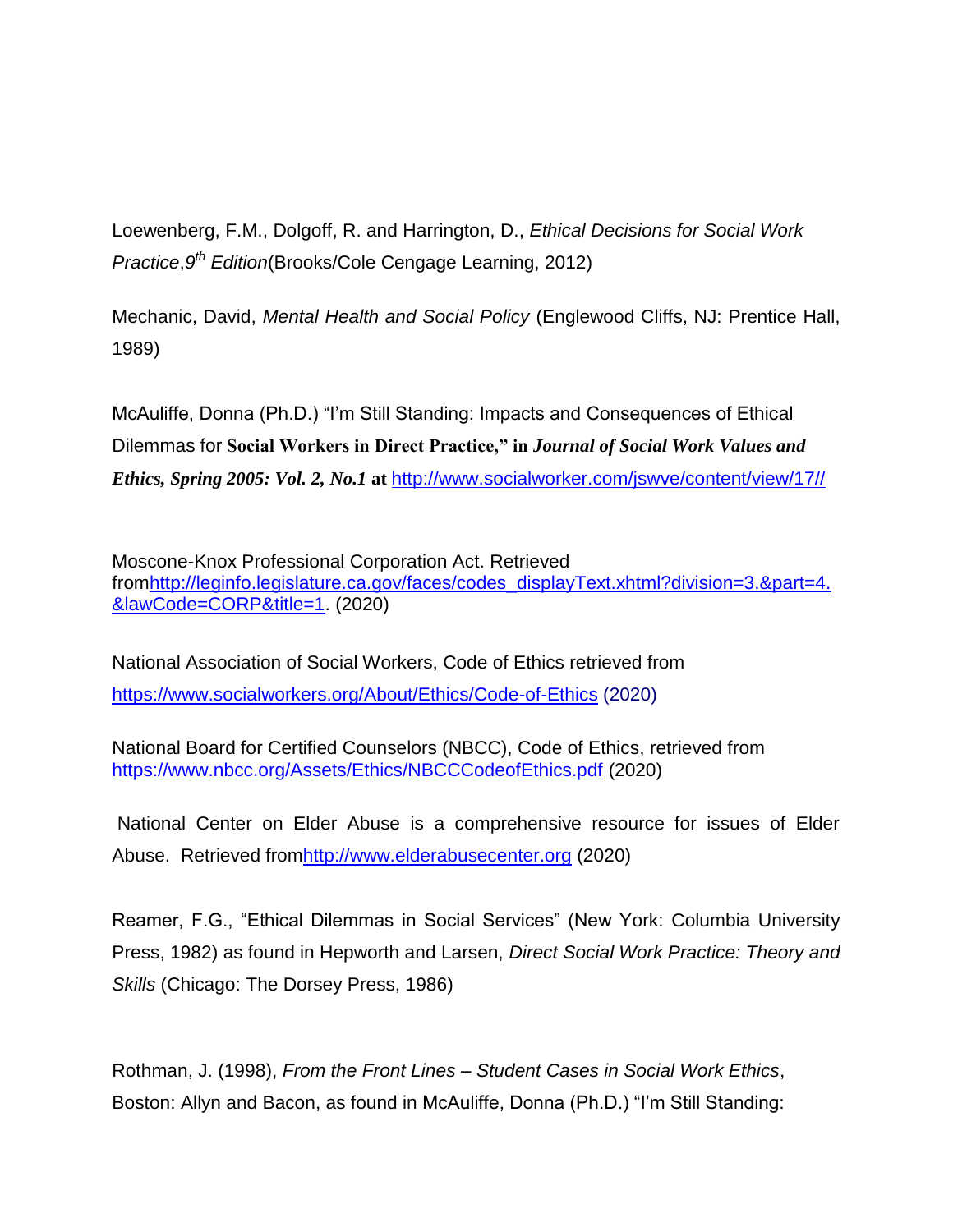Impacts and Consequences of Ethical Dilemmas for **Social Workers in Direct Practice," in** *Journal of Social Work Values and Ethics, Spring 2005: Vol. 2, No.1* **at**  [http://www.socialworker.com/jswve/content/view/17//](http://www.socialworker.com/jswve/content/view/17/) (2005).

Stetson University, States Mandatory Reporting Statutes retrieved from http://www.stetson.edu/law/academics/elder/ecpp/media/Mandatory%20Reporting%20S tatutes%20for%20Elder%20Abuse%202016.pdf.

Vitelli, Ph.D., Romeo, "Revisiting Tarasoff: Should Therapists breach confidentiality over a patient's violent threat?," *Psychology Today*, July 28, 2014. Retrieved from <https://www.psychologytoday.com/us/blog/media-spotlight/201407/revisiting-tarasoff>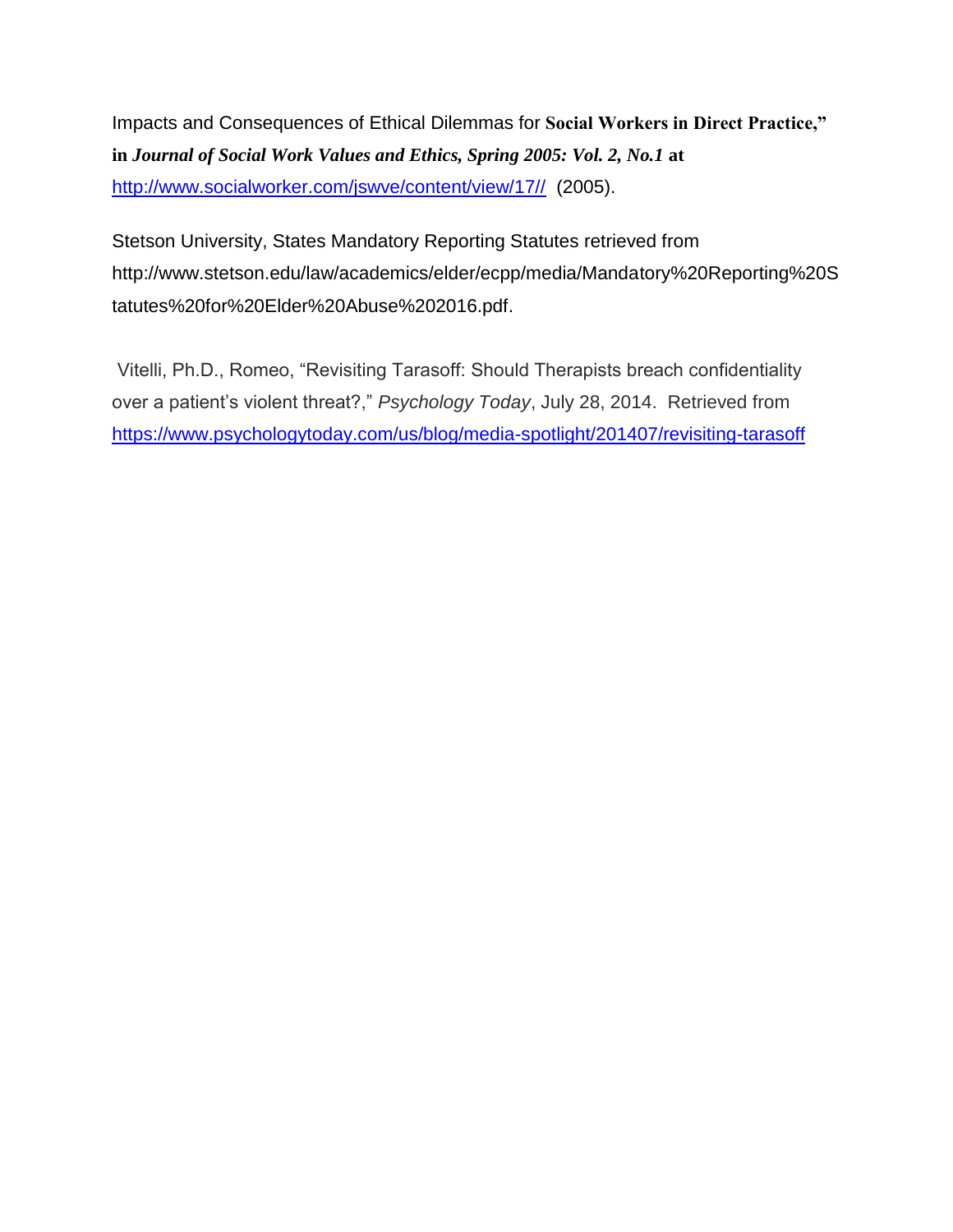Banks, Sarah, *Ethics and Values in Social Work*, *4 thEdition* (London: Red Globe Press, 2012)

California Board of Behavioral Sciences, *Statues and Regulations…"* retrieved from <https://www.bbs.ca.gov/pdf/publications/lawsregs.pdf> (2020)

Hepworth, et. al, *Direct Social Work Practice: Theory and Skills* 8<sup>th</sup> Edition (United States: Brooks Cole Cengage Learning, 2010)

Loewenberg, F.M., Dolgoff, R. and Harrington, D., *Ethical Decisions for Social Work Practice*,*9 th Edition*(Brooks/Cole Cengage Learning, 2012)

Mechanic, David, *Mental Health and Social Policy* (Englewood Cliffs, NJ: Prentice Hall, 1989)

McAuliffe, Donna (Ph.D.) "I'm Still Standing: Impacts and Consequences of Ethical Dilemmas for **Social Workers in Direct Practice," in** *Journal of Social Work Values and Ethics, Spring 2005: Vol. 2, No.1* **at** [http://www.socialworker.com/jswve/content/view/17//](http://www.socialworker.com/jswve/content/view/17/)

Reamer, F.G., "Ethical Dilemmas in Social Services" (New York: Columbia University Press, 1982) as found in Hepworth and Larsen, *Direct Social Work Practice: Theory and Skills* (Chicago: The Dorsey Press, 1986)

Reamer, F.G. (1983), "Ethical Dilemmas in Social Work Practice", *Social Work*, January-February, 31-35, as found in McAuliffe, Donna (Ph.D.) "I'm Still Standing: Impacts and Consequences of Ethical Dilemmas for **Social Workers in Direct Practice," in** *Journal of Social Work Values and Ethics, Spring 2005: Vol. 2, No.1* **at**  [http://www.socialworker.com/jswve/content/view/17//](http://www.socialworker.com/jswve/content/view/17/) (2005).

Rothman, J. (1998), *From the Front Lines – Student Cases in Social Work Ethics*, Boston: Allyn and Bacon, as found in McAuliffe, Donna (Ph.D.) "I'm Still Standing: